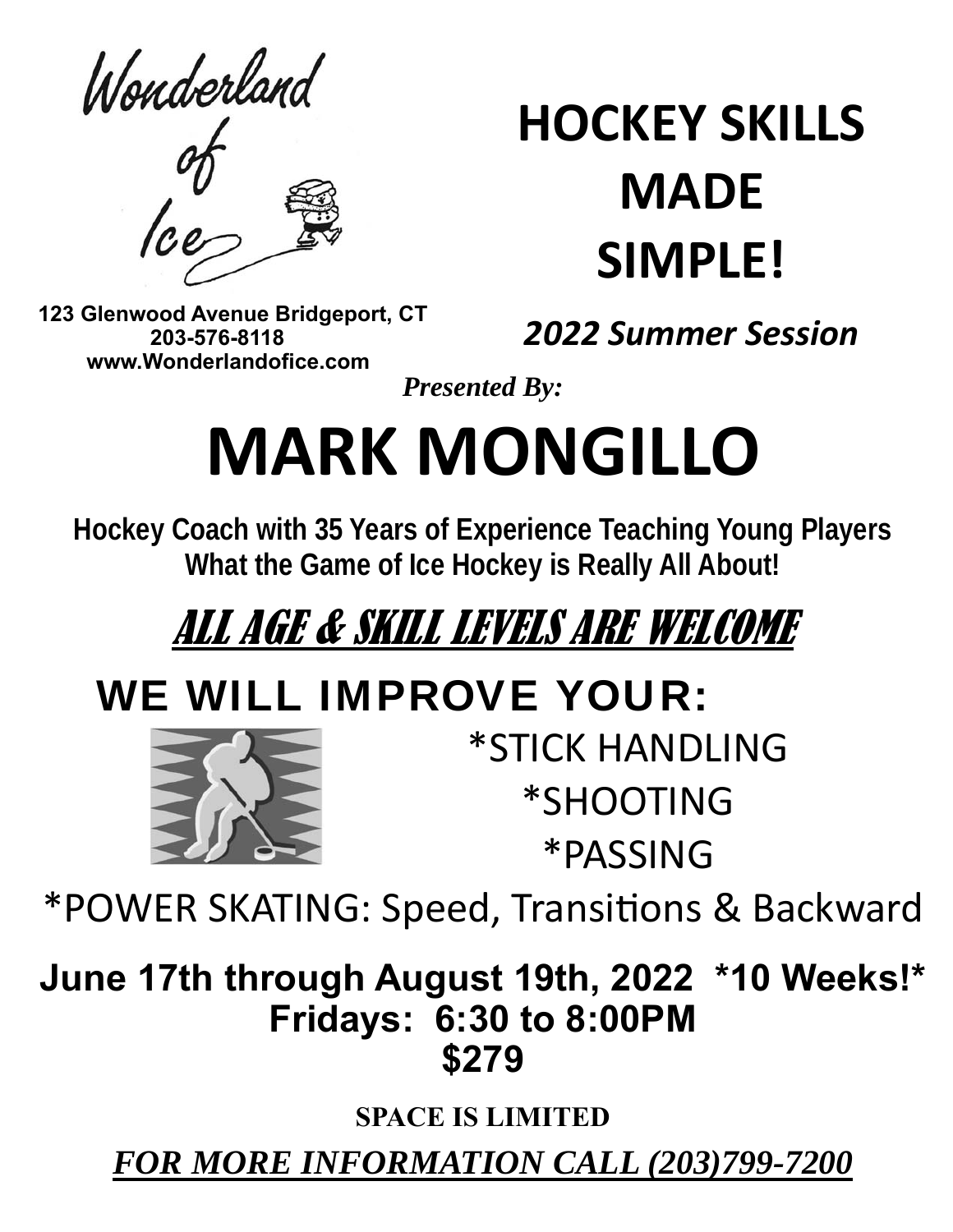### *Wonderland of Ice* **Mark Mongillo** SUMMER 2022 **Hockey Skills Clinic**

| <b>NAME</b>    |  |  |  |
|----------------|--|--|--|
|                |  |  |  |
|                |  |  |  |
| <b>ADDRESS</b> |  |  |  |
|                |  |  |  |
|                |  |  |  |

**PHONE** DATE OF BIRTH

**EMERGENCY NAME & PHONE** 

**EMAIL ADDRESS** 

**PARENT'S NAMES** 

### **TOTAL COST \$279**

**\*ALL ACCOUNTS MUST BE PAID IN FULL WITH APPLICATION** 

**PLEASE MAKE CHECK PAYABLE AND MAIL TO: WONDERLAND OF ICE 123 GLENWOOD AVENUE BRIDGEPORT, CT 06610** 

**(203) 576-8118** 

#### **RELEASE MUST BE SIGNED, OVER PLEASE**